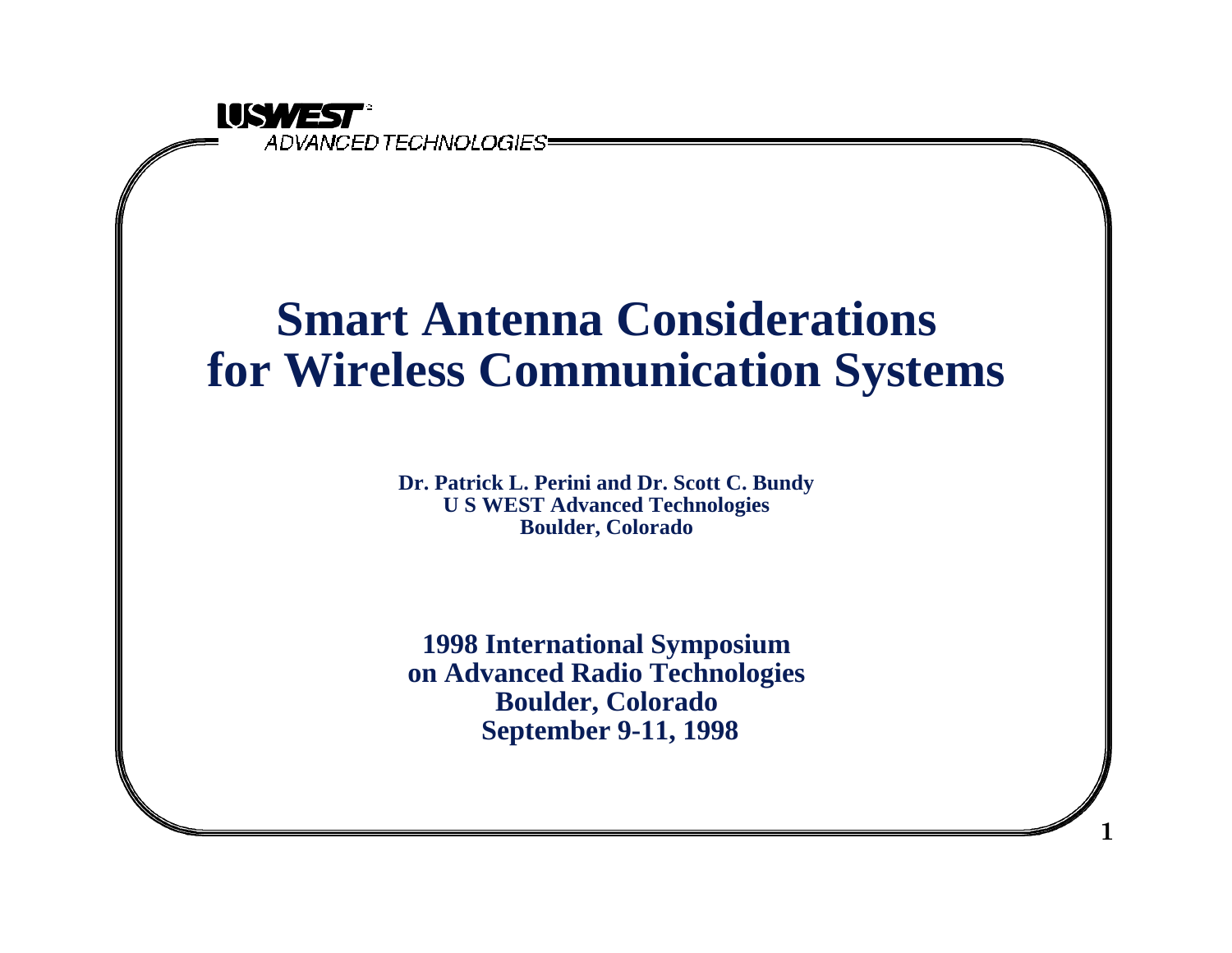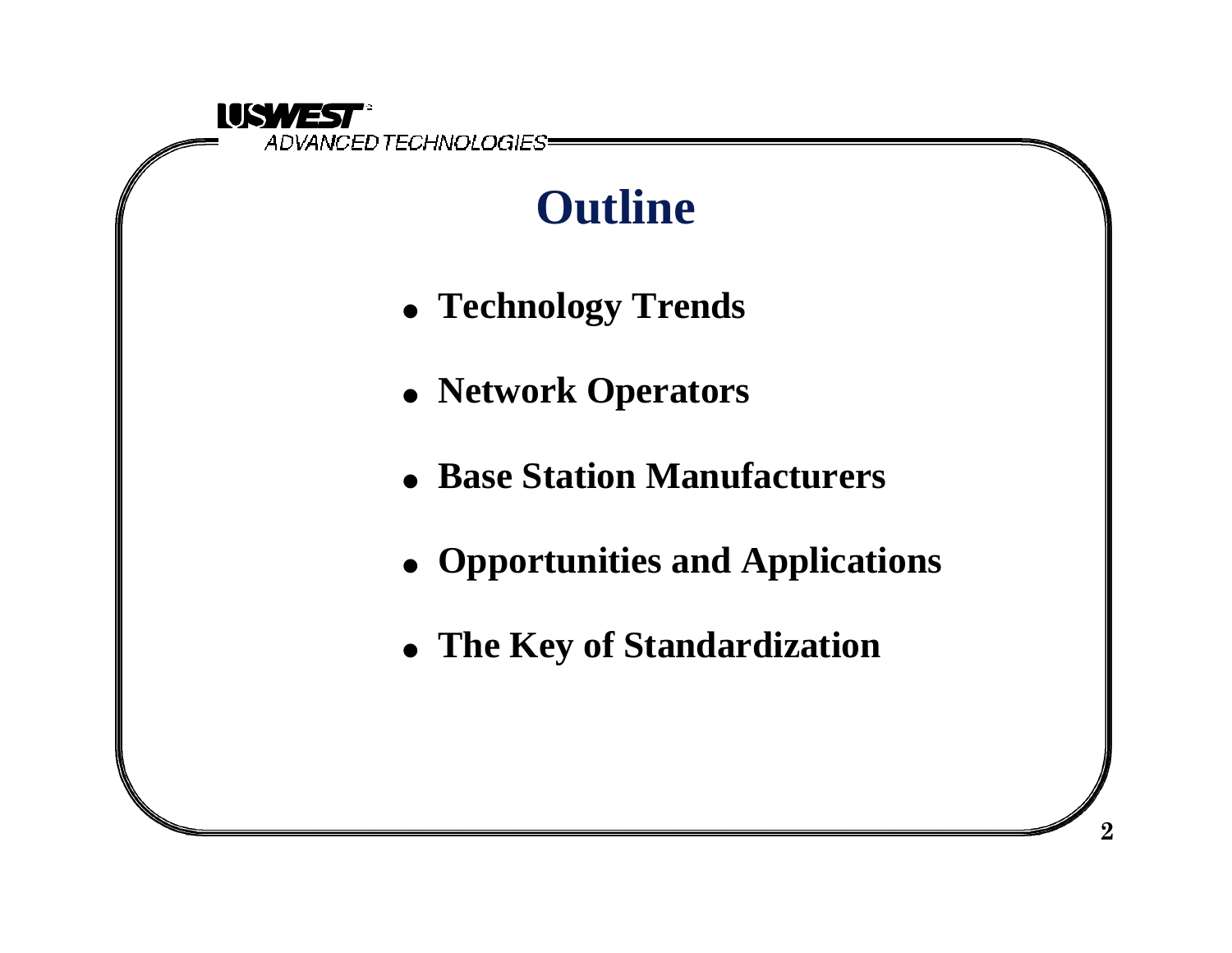

### **Conventional Antennas**

- **Diversity Schemes**
- <sup>q</sup> **Spatial horizontal, vertical**
- <sup>q</sup> **Polarization ±45°, 0°/90°**
- Packaging
- Lighter, lower profile antennas
- **Two diversity paths in one antenna (dual-polarization)**
- <sup>q</sup> **Multiple sectors in same package (three-sector package)**
- Integration with RF front end **in future micro/pico cells**
- **Performance**
- **High efficiency**
- Low **IMD** generation

### • Reliability

- <sup>q</sup> **Designs with less mechanical assembly, higher reliability**
- <sup>q</sup> **10 year lifetimes**
- Cost
- **Continuing reduction in antenna costs while improving quality, reliability, and performance**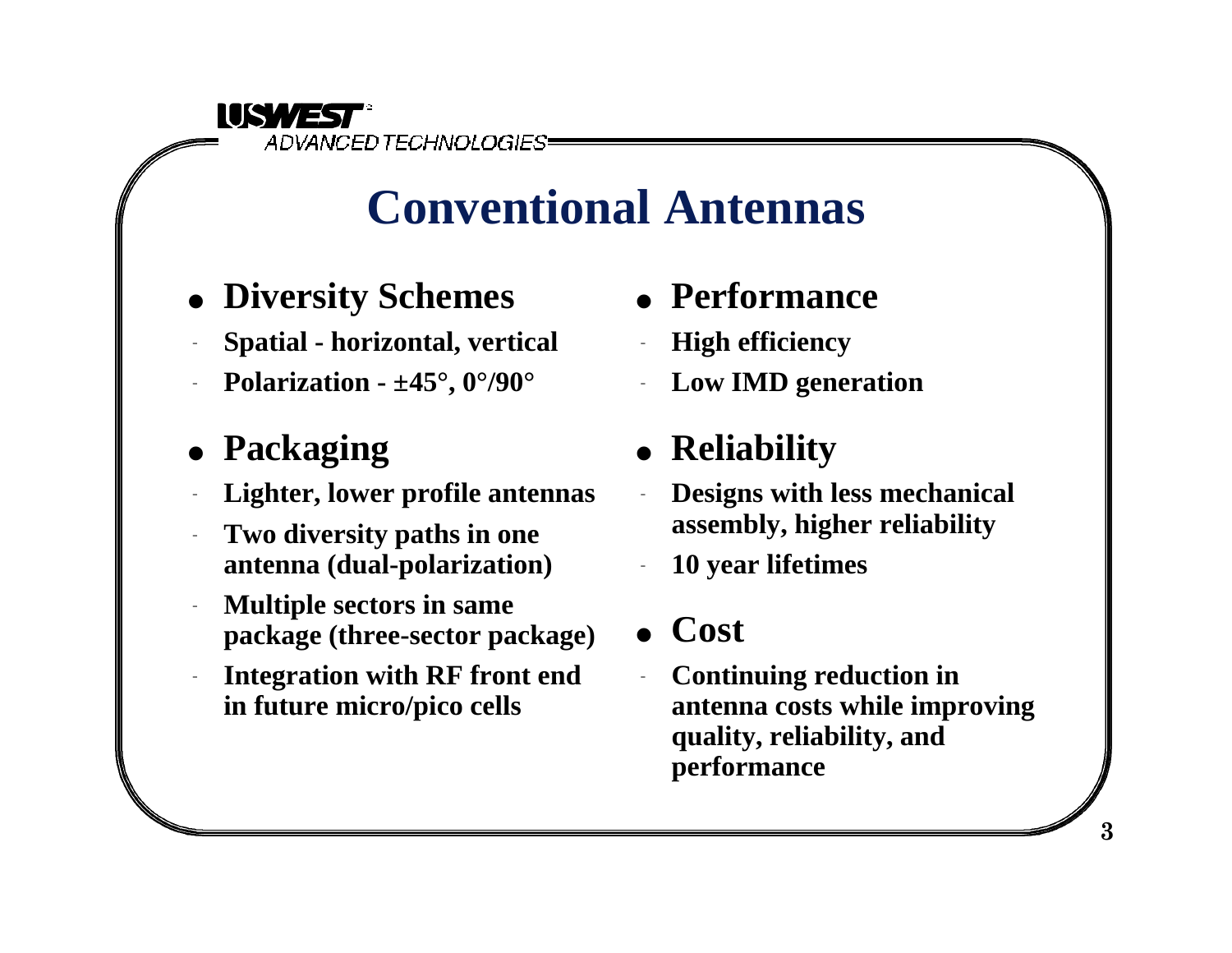**IUSWEST** ADVANCED TECHNOLOGIES

## **Switched-Beam Smart Antennas**

- <sup>l</sup> **Current Status of Systems on the Market**
- **Dynamic operation for FDMA and TDMA**
- Static operation for CDMA (can be used for load balancing)
- Receive-only or transmit/receive systems available
- <sup>n</sup> **Work in Progress / Future Systems**
- <sup>q</sup> **More robust algorithms for beam selection**
- <sup>n</sup> **Available Products**
- <sup>q</sup> **Appliqués, but no complete system including base station and network backhaul**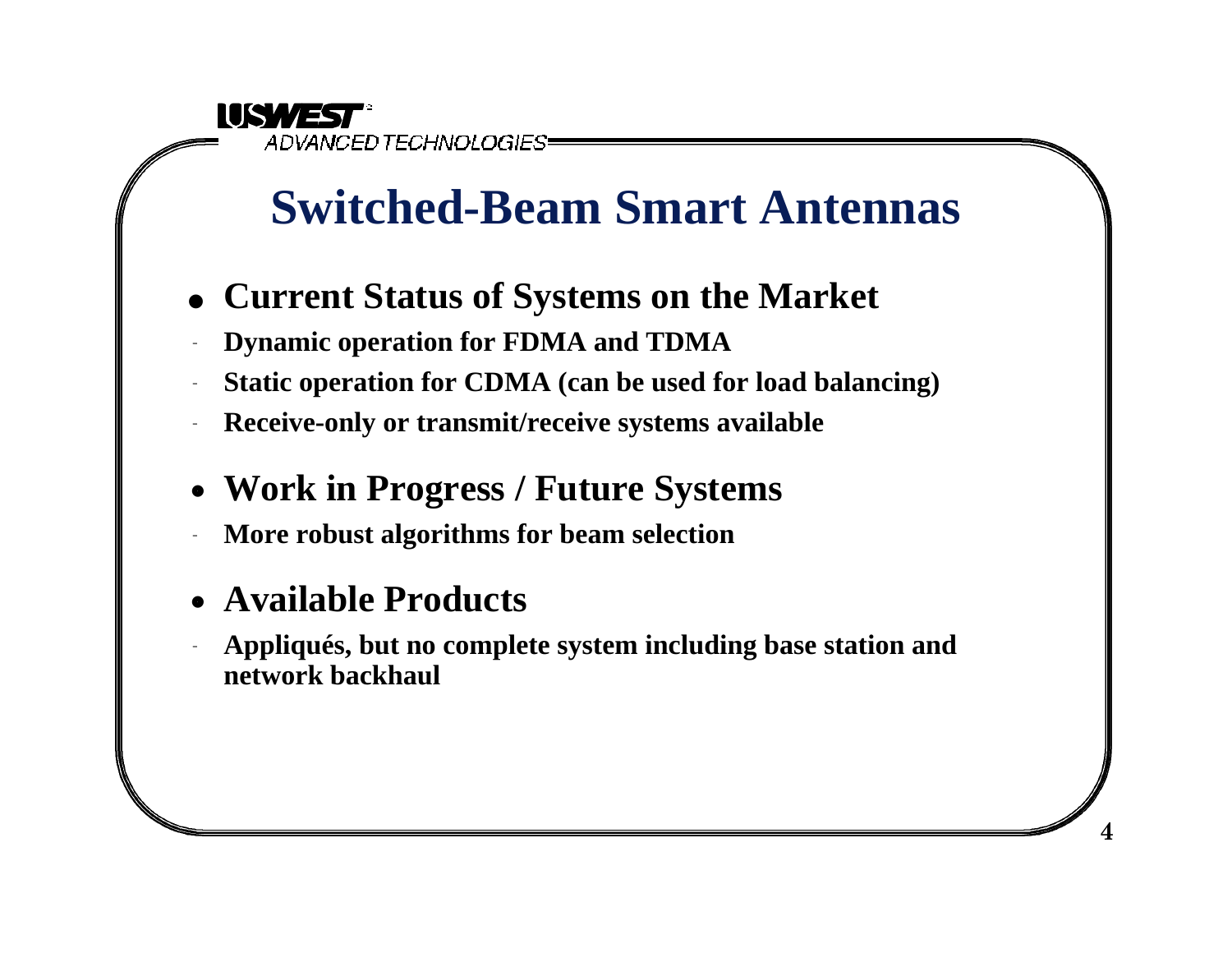IUSWEST<sup>.</sup> ADVANCED TECHNOLOGIES.

## **Adaptive-Beam Smart Antennas**

- <sup>l</sup> **Current Status of Systems on the Market**
- **Dynamic operation for FDMA and TDMA**
- Fully adaptive product for CDMA systems not available
- Receive-only or transmit/receive systems available
- <sup>n</sup> **Work in Progress / Future Systems**
- <sup>q</sup> **Space-time processing algorithms**
- <sup>q</sup> **Multiple diversity schemes, angle of arrival determination and delay spread issues**
- <sup>q</sup> **Evaluation of transmission performance based on received-signal measurements for FDD systems**
- <sup>q</sup> **Techniques for better estimation of the downlink channel using feedback from the mobile**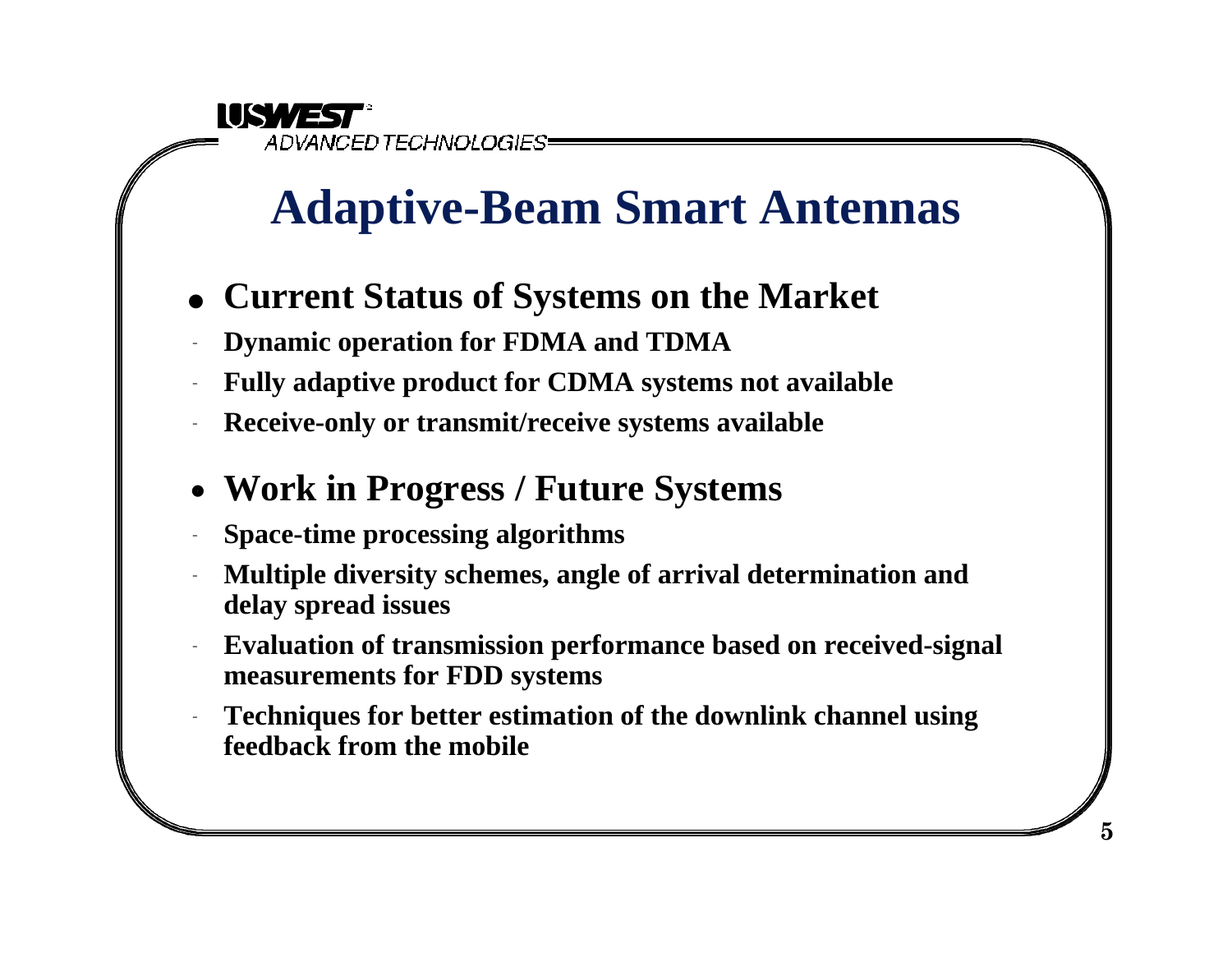

### **Network Operators - What Do We Want?**

- **Integrated Hardware Solution**
- **Smart radio access technology integrated with base station and network**
- <sup>q</sup> **No modifications to existing network infrastructure by operator**
- **.** Desired Antenna **Tower Configuration**
- <sup>q</sup> **Fewer, smaller, lighter, less obtrusive antennas**
- <sup>q</sup> **Configurations allowing easier zoning approval**
- <sup>l</sup> **Complete Network Solution**
- <sup>q</sup> **No need to re-engineer older existing networks**
- New smart access technology **which is more spectrally efficient than current schemes**
- Integrated Cost
	- <sup>q</sup> **Capital cost of base station with smart access technology lower than re-engineering older existing networks**
	- <sup>q</sup> **Engineering, operations and maintenance costs unaffected**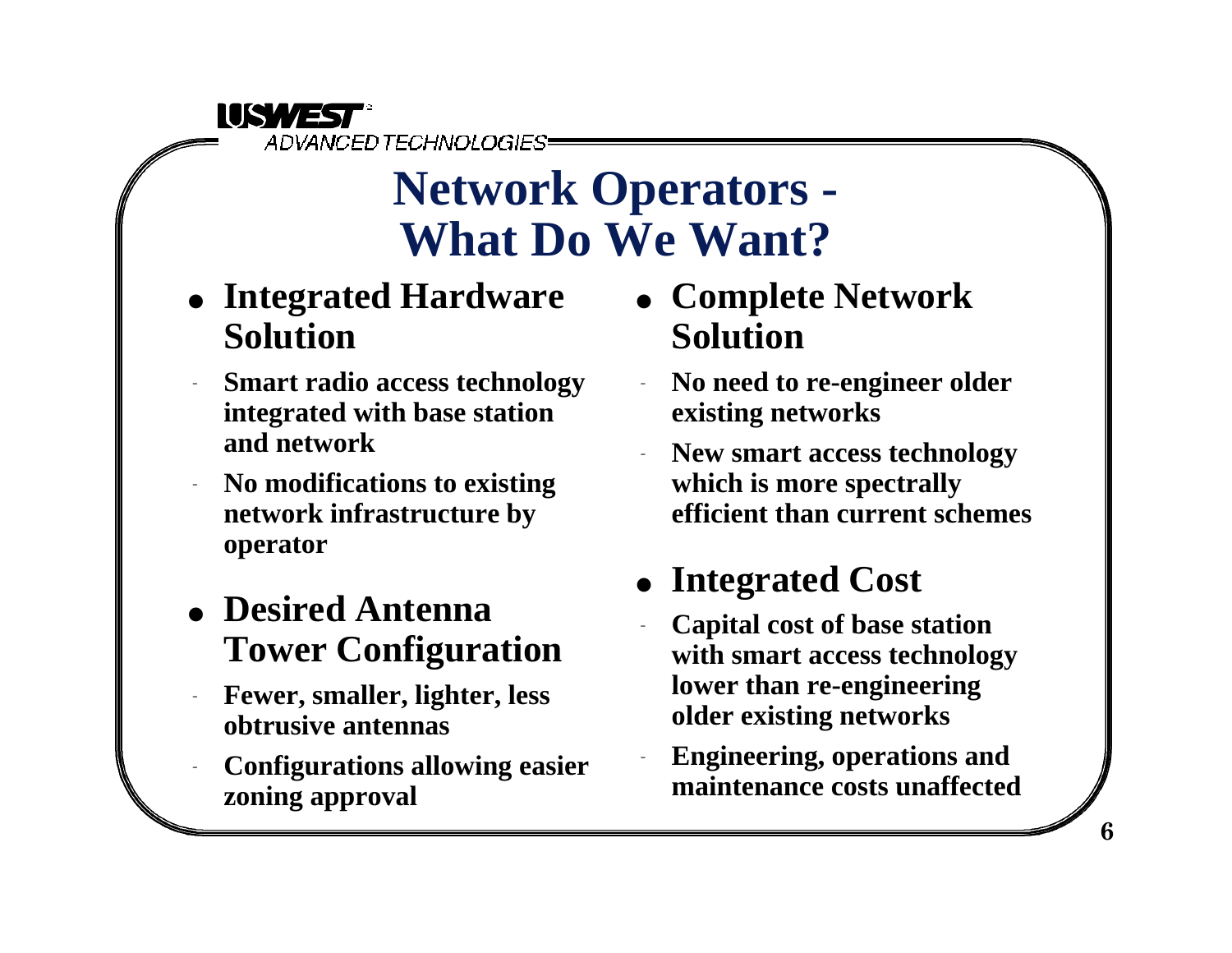**IUSWEST** ADVANCED TECHNOLOGIES

### **What Do Smart Antenna Vendors Offer Network Operators?**

#### **Hardware**

 $\frac{1}{\sqrt{2}}$ 

- **with existing base station and network equipment**
- <sup>q</sup> **Requires custom interfaces with different base stations**
- **Base station manufacturer may void warranty of BTS**
- Need to change current **antenna configuration**
- More antennas, larger **antennas - more cables, heavier tower loading**
- Integration with **Network**
- <sup>q</sup> **Requires re-engineering by network operator to integrate product into existing network**
- <sup>q</sup> **Requires modifications to live, functioning network**
- <sup>l</sup> **Smart Antenna Costs**
- <sup>q</sup> **Significantly higher cost per base station to increase capacity of existing cell site**
- <sup>q</sup> **Increased engineering, opera and maintenance costs**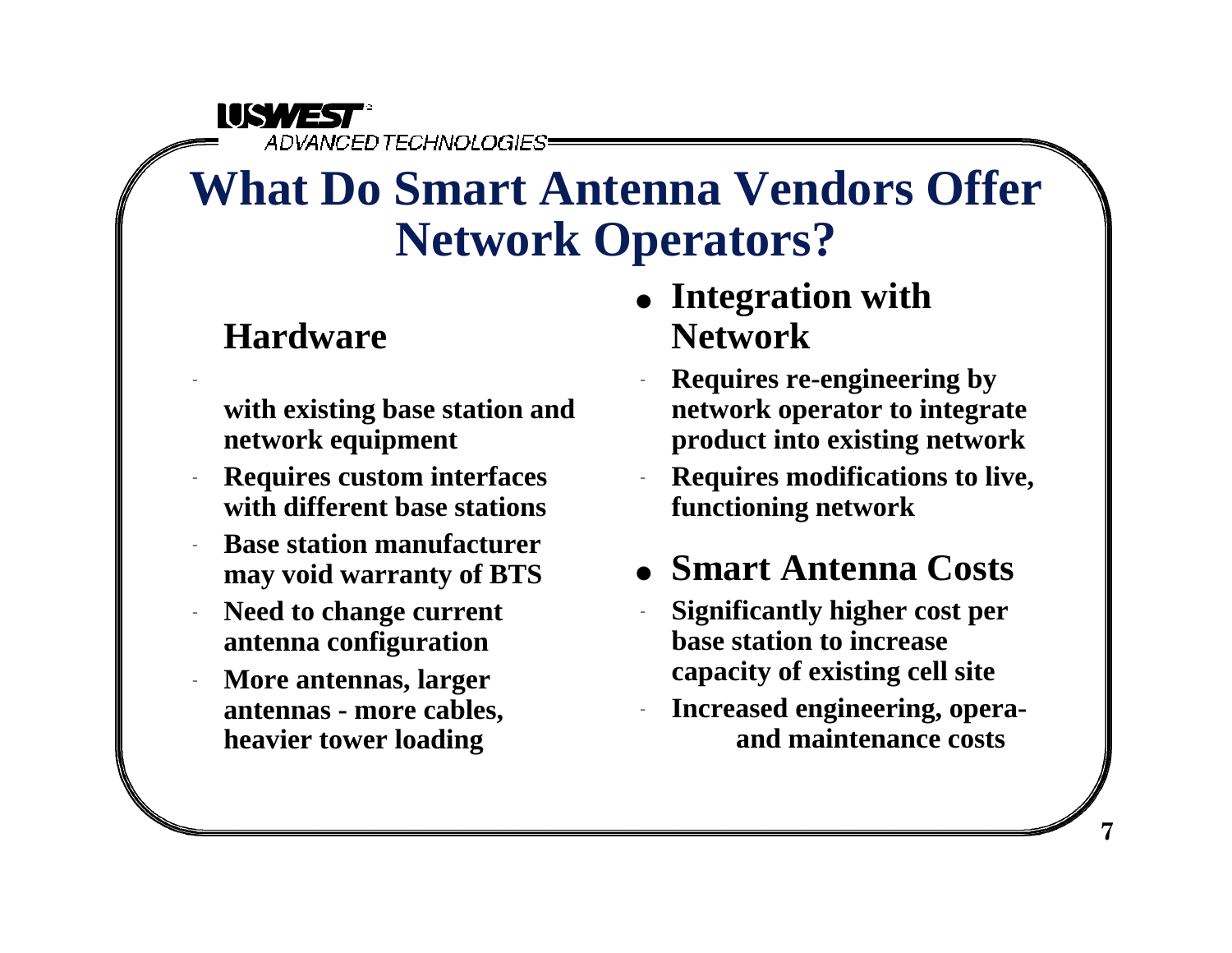

### **What Do Network Operators Currently Buy?**

- <sup>l</sup> **Antennas Purchased by Network Operators**
- <sup>q</sup> **Conventional antennas for almost all of network**
- <sup>q</sup> **Very few after-market smart antenna products**
- <sup>q</sup> **Standardized antennas for entire network**
- <sup>q</sup> **Millions of dollars spent on conventional antennas during multi-market buildout**
- Types of Conventional **Antennas Purchased**
- **Sectorized panel antennas**
- <sup>q</sup> **60° to 120° azimuthal beamwidths**
- <sup>q</sup> **16-23 dBi gain, high efficiency**
- Low **IMD**
- **High quality and reliability**
- <sup>q</sup> **Conformal profile, multiple antennas under single radome**
- <sup>q</sup> **Alternate diversity schemes vertical, dual polarization, etc.**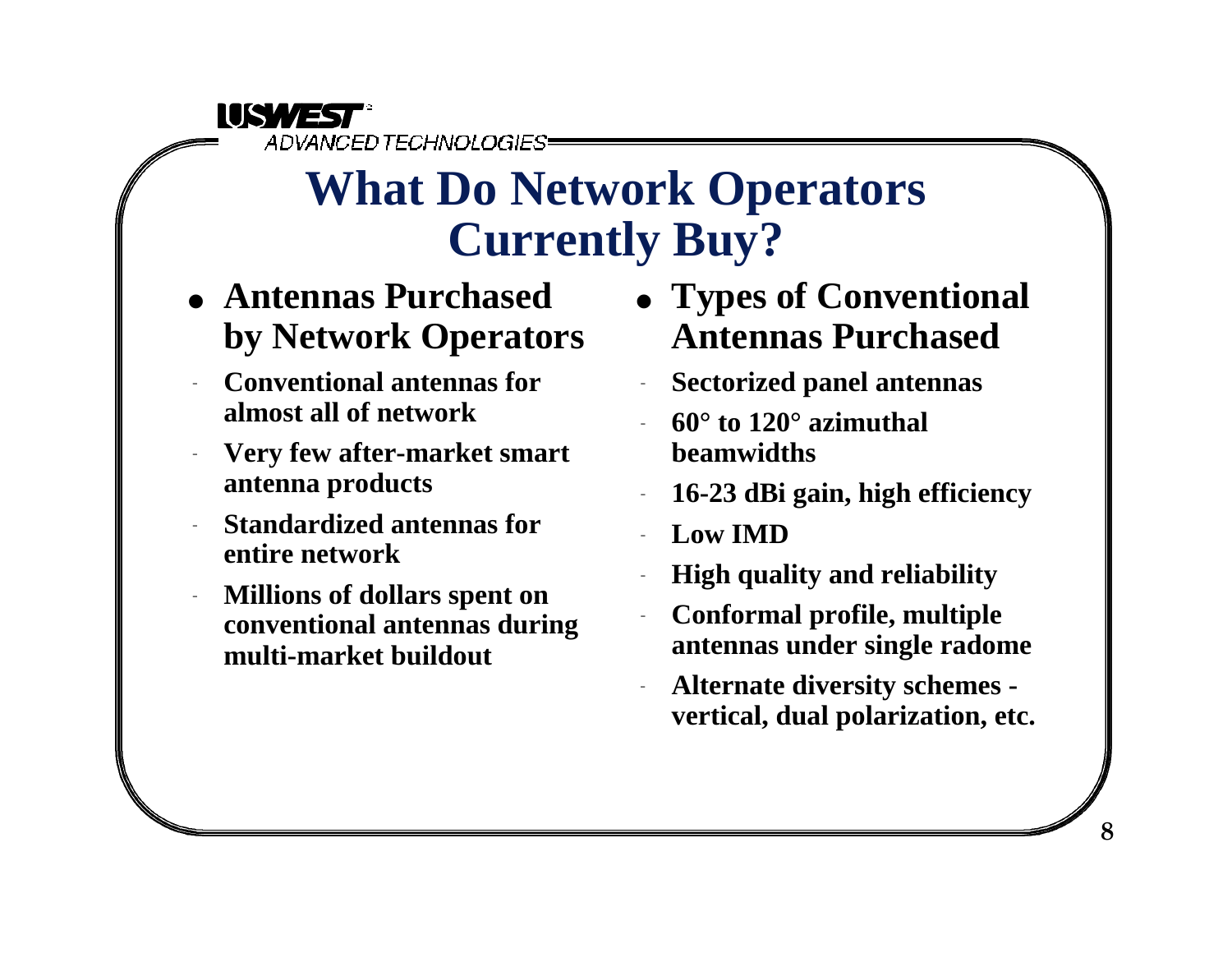#### **IISWEST** ADVANCED TECHNOLOGIES

### **Base Station Manufacturers - What Do They Build?**

- <sup>l</sup> **Complete Wireless Networks**
- <sup>q</sup> **Radio base station products integrated with network backhaul**

### <sup>l</sup> **Types of Products**

- <sup>q</sup> **Standardized products (e.g. IS-136, IS-95, IS-41)**
- **Products for large-scale deployments both in the US and abroad**
- <sup>q</sup> **Niche products without a standard not productized**
- **Benefits of Integrated Smart Radio Access Technologies**
	- <sup>q</sup> **Allows manufacturer to build a base station with better spectral efficiency for higher data rate services**
	- <sup>q</sup> **Allows manufacturer to provide a network with greater capacity per base station than competitors**
	- <sup>q</sup> **Allows manufacturer to be more competitive and win contracts for the next upgrade of wireless infrastructure**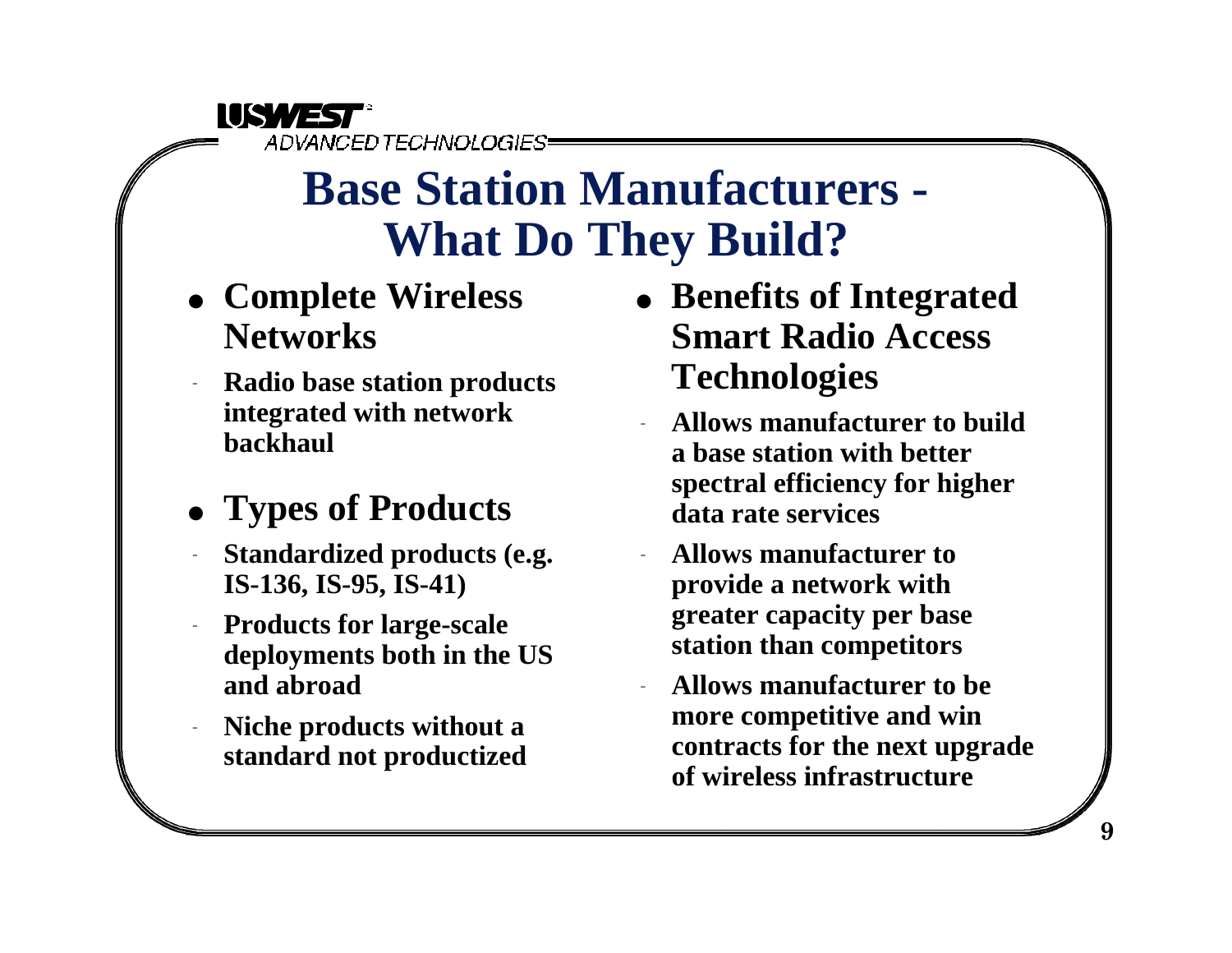**IISWEST** 

ADVANCED TECHNOLOGIES

### **What Do Smart Antenna Vendors Offer Base Station Manufacturers?**

- <sup>l</sup> **Smart Radio Access Techniques**
- **Many smart radio access technologies already developed**
- **Smart access schemes allow greater capacity and more robust wireless links**
- **Smart access schemes allow better spectral efficiency, particularly important for higher data-rate services**
- <sup>l</sup> **Fast-Track Development**
	- **Small companies typically have shorter development cycles and more focus on specific access techniques**

### **• Perfect Partnership**

- **Smart radio access companies can develop technology, partner with or license to base station manufacturer**
- **Base station manufacturer can productize, manufacture, and distribute the end product**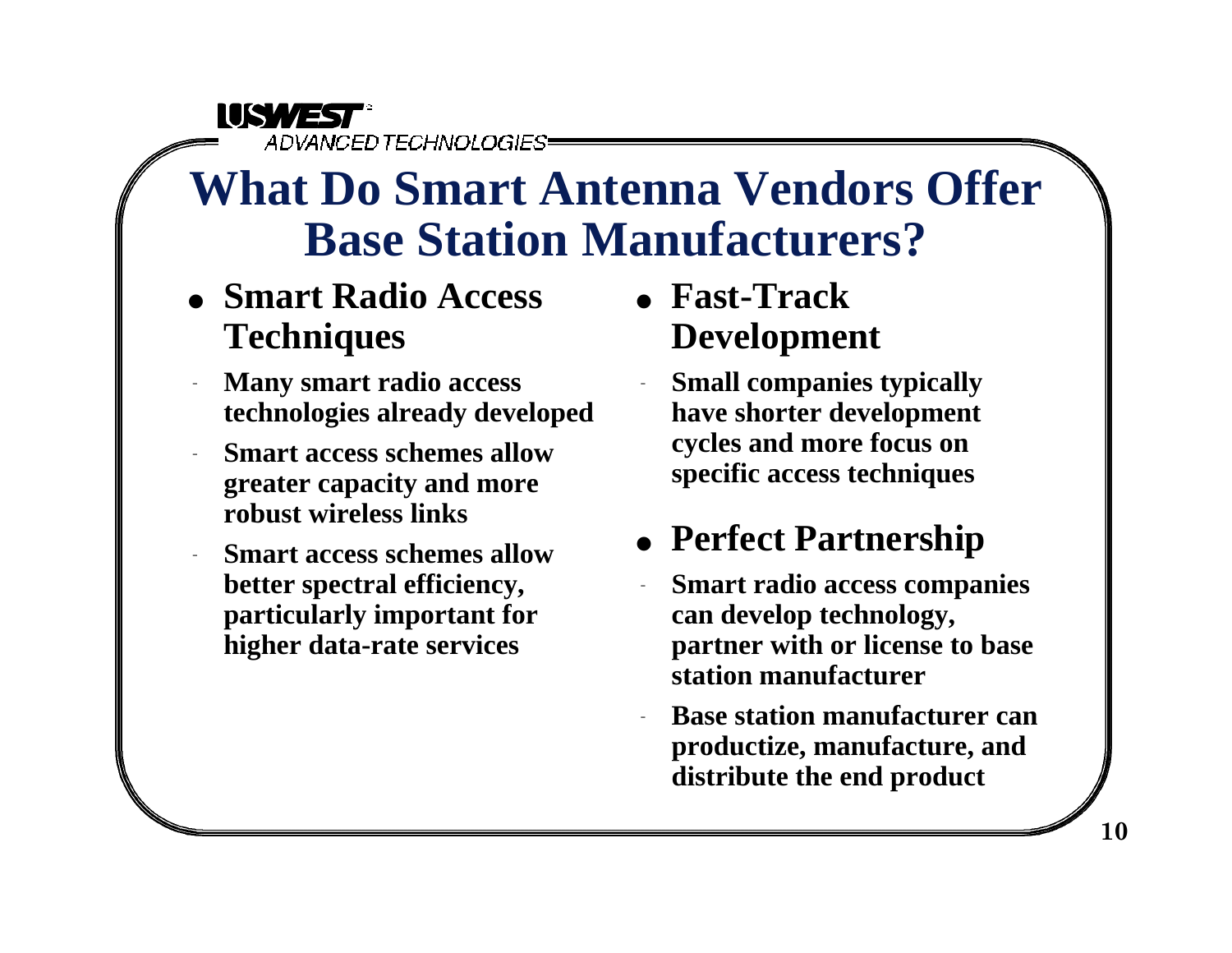#### **IUSWEST**

ADVANCED TECHNOLOGIES

### **Who Will Base Station Manufacturers Look To For Smart Radio Access?**

- Type of System **Desired**
- **Smart access systems for new third-generation and wireless local loop systems**
- **Smart access technique that either has been standardized or is most likely to become standardized**
- **Smart access scheme that can be designed into base station and network**
- <sup>l</sup> **Type of Smart Radio Access Company**
- <sup>q</sup> **Company with widely accepted technology and approach for smart access systems, and the patents to protect their intellectual prop.**
- <sup>q</sup> **Company willing to work with base station manufacturer to standardize smart access tech.**

### <sup>l</sup> **BTS Manufacturer**

**One who realizes value in what the smart access company has developed and will standardize**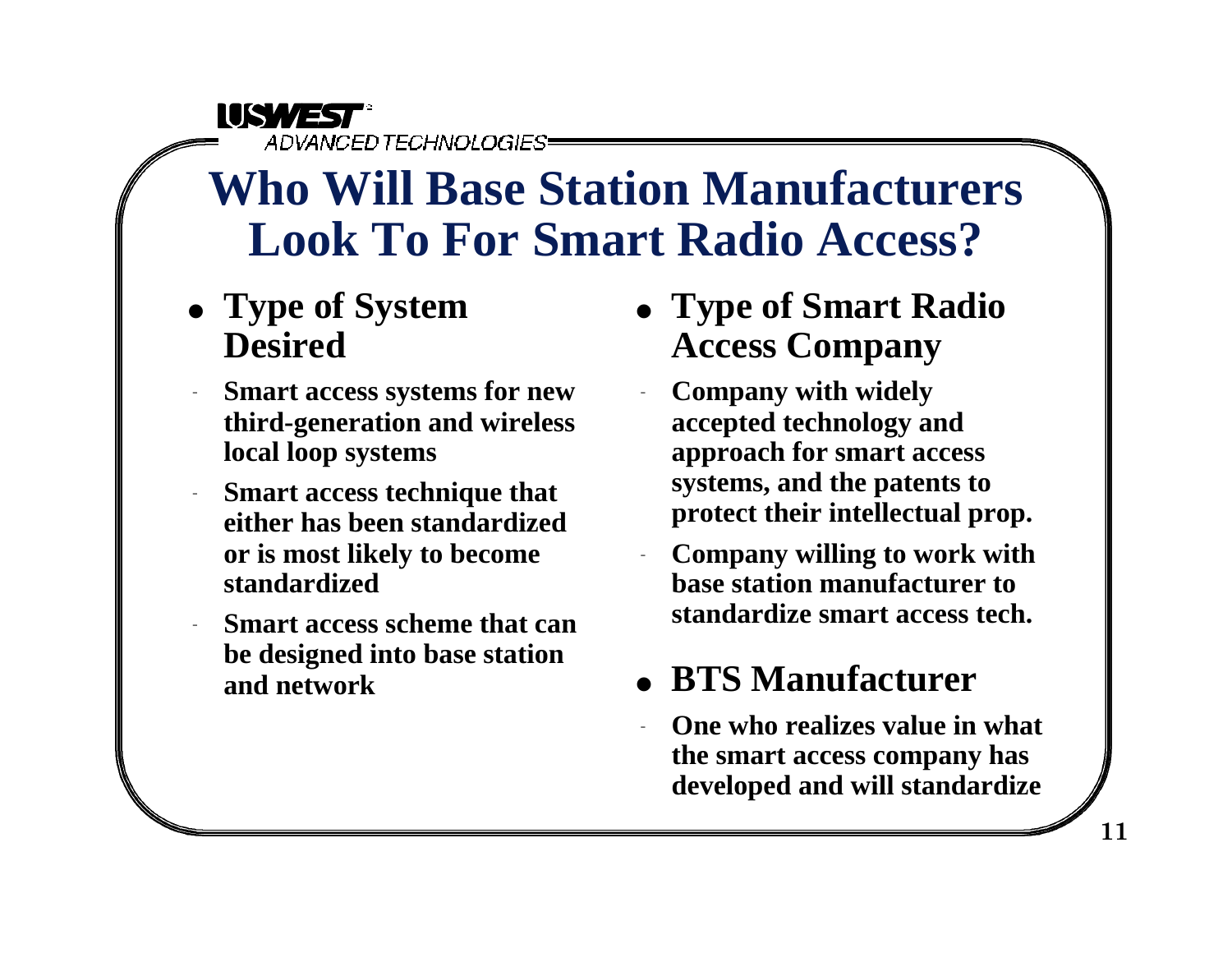#### **IISWEST** ADVANCED TECHNOLOGIES

## **Third-Generation System Applications**

- Opportunity
- **One of the most immediate opportunities for wide-scale deployment of smart radio access technologies**
- **Benefits of Smart Access Technology**
- **High spectral efficiency required for high data rates, or for larger number of users**
- **Interference mitigation required for multirate radio access systems**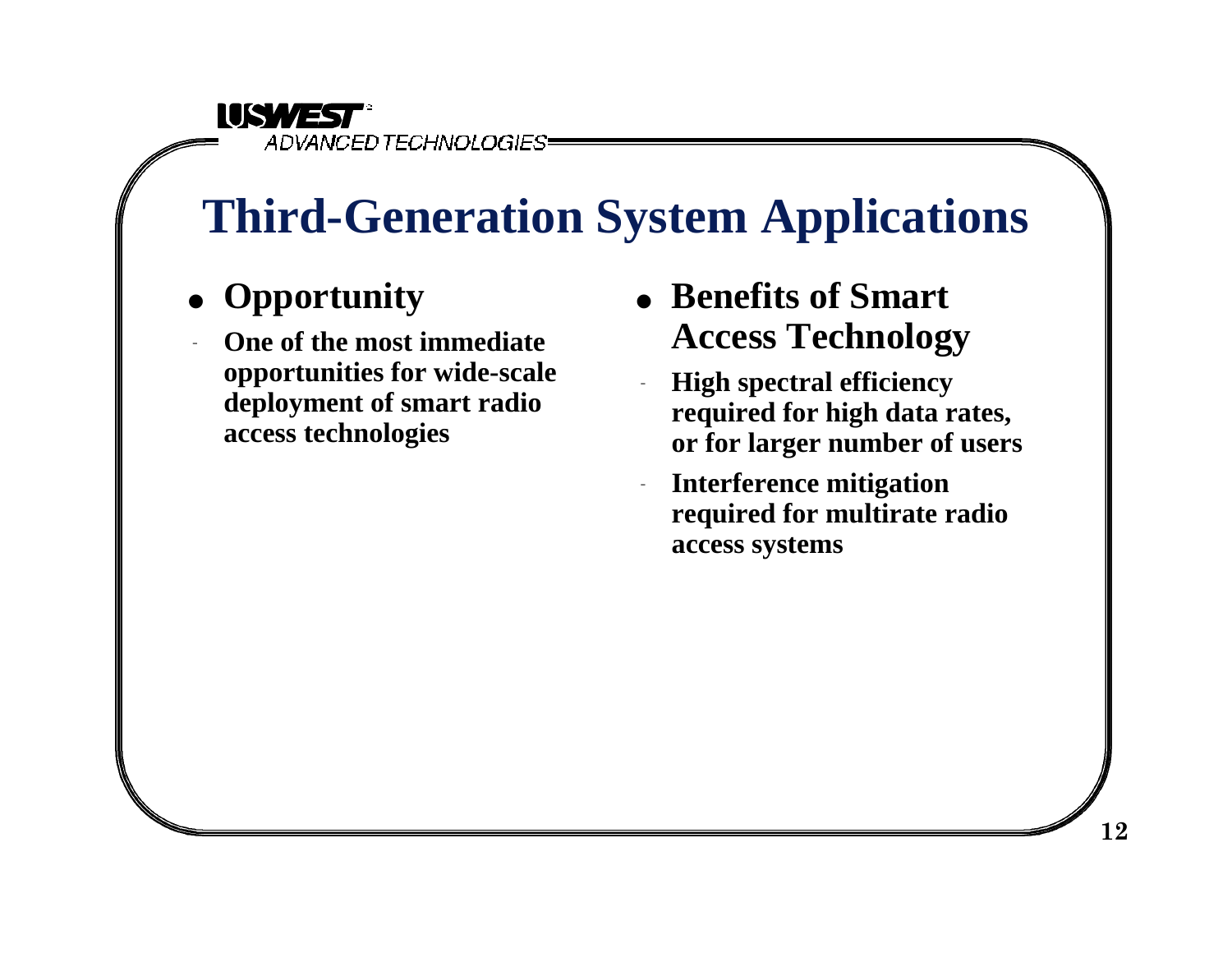**IISWEST** ADVANCED TECHNOLOGIES

## **Wireless Local Loop Applications**

#### • Opportunity

- <sup>q</sup> **Second largest opportunity for wide-scale deployment of smart radio access technologies**
- <sup>q</sup> **Fixed wireless users can utilize smart access technologies on both ends of the link for added benefit, not just at the cell site**
- <sup>q</sup> **WLL base site or hub may tolerate larger infrastructure with more or larger antennas as long as it is cost effective**
- **Benefits of Smart Access Technology**
	- <sup>q</sup> **Could provide high data rates (capacity) required for fixed wireless users at a price the market can tolerate**
- **Can take advantage of fixed wireless access vs. mobile users**
- Alternative for providing high**data rate fixed services to the home**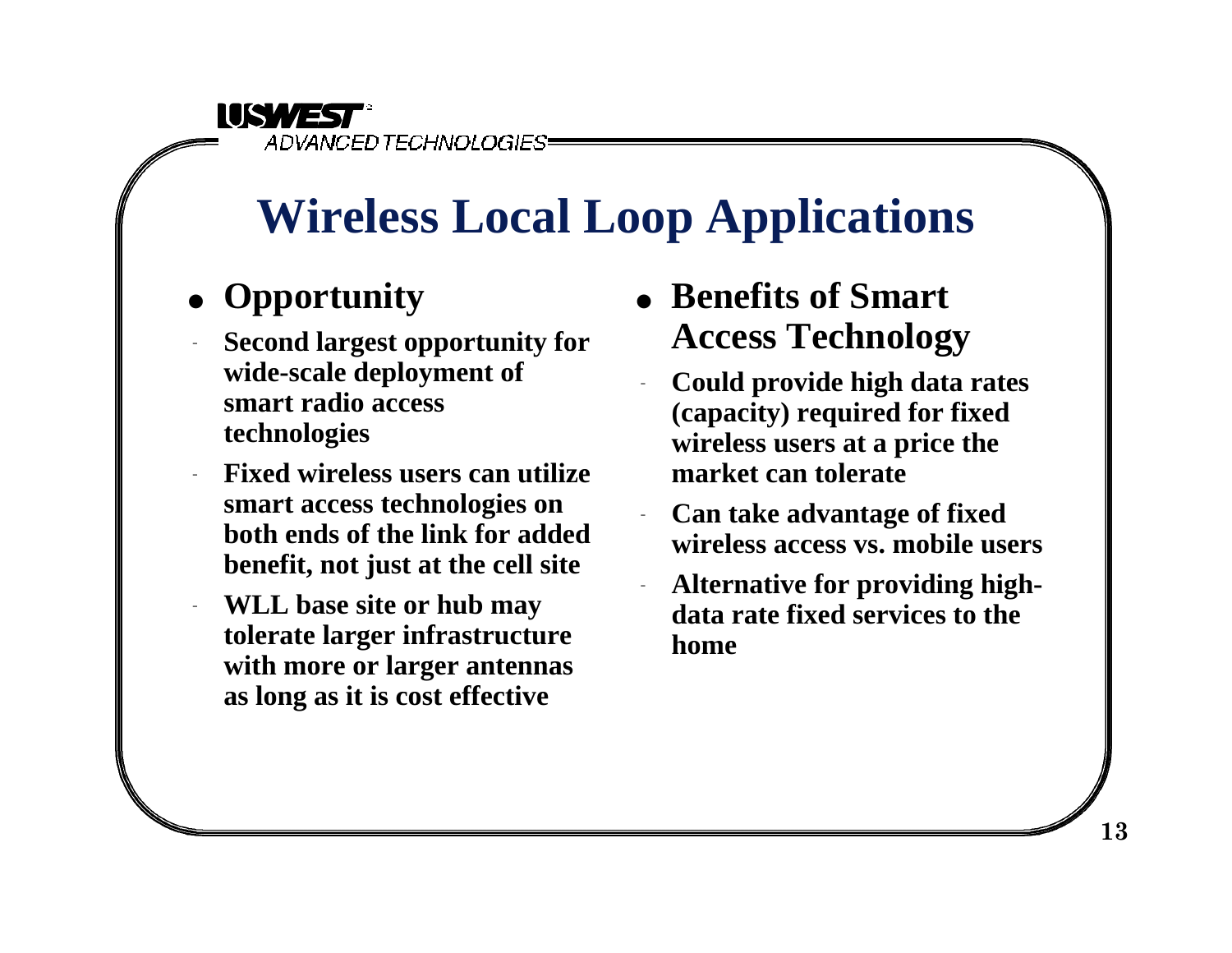

# **The Complete Solution**

- <sup>l</sup> **Not An Antenna Product**
- **Smart radio access technology integrated with base station**
- <sup>q</sup> **Entire network solution, including base station, controller and switch**

#### • Path to the Complete **Solution**

Partnerships between smart **radio access technologists and radio equipment / switch manufacturers**

- $\bullet$  **Contributions by Sides** 
	- <sup>q</sup> **Smart radio access technologists bring the expertise in spectral utilization to the table**
- **Base station manufacturers bring productization, volume manufacturing, and global distribution to the table**
- Antenna manufacturers will **likely still provide antennas as a separate product**